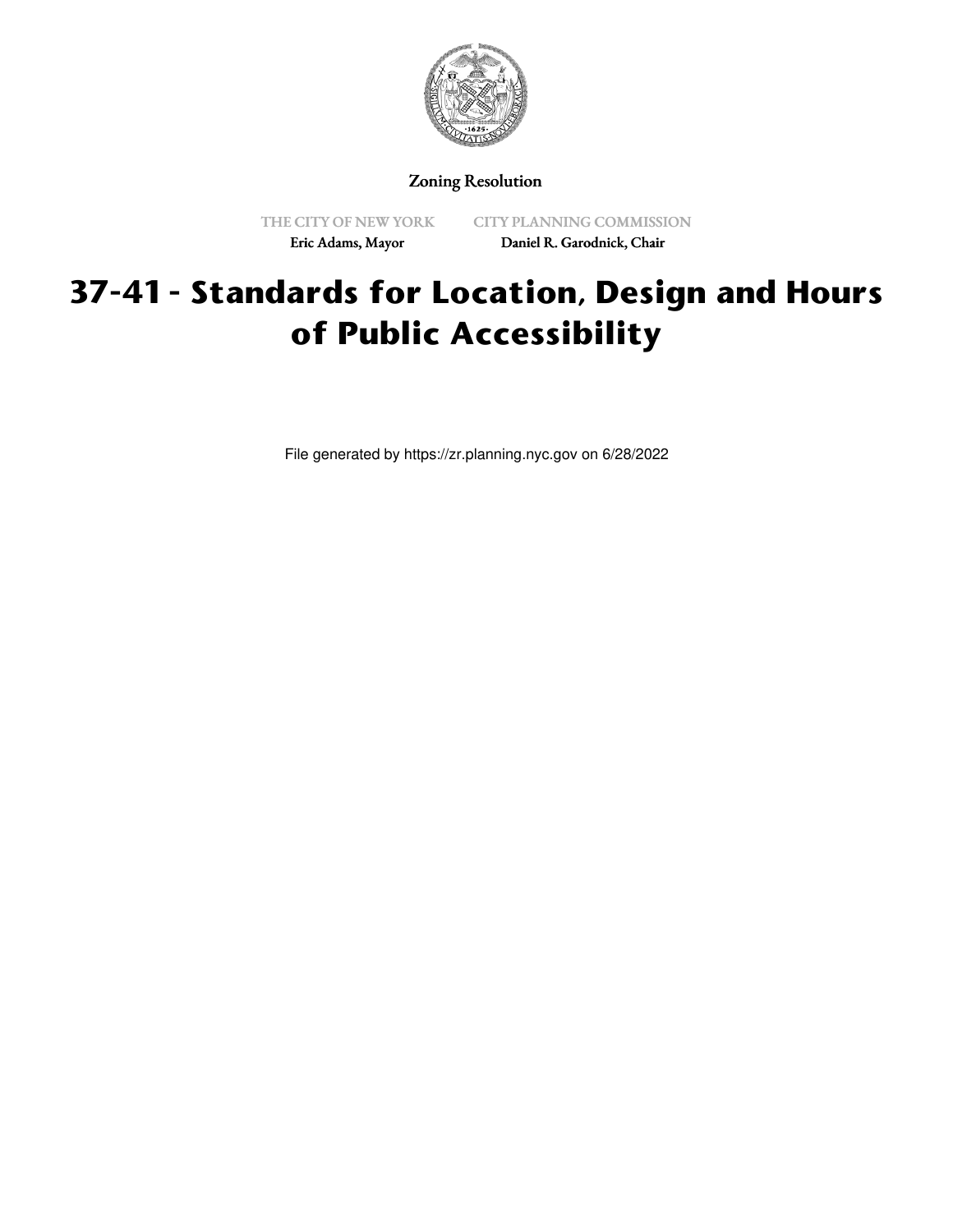### **37-41 - Standards for Location, Design and Hours of Public Accessibility**

LAST AMENDED 10/17/2007

In addition to the standards set forth in the current station planning guidelines as issued by New York City Transit, the following standards shall also apply:

#### (a) Location

The relocated or renovated entrance shall be immediately adjacent to, and accessible without any obstruction from, a public sidewalk or pedestrian circulation space as defined in Section 37-50. Any such pedestrian circulation space shall have a minimum horizontal dimension equal to the width of the relocated stairs or the minimum width of the pedestrian circulation space, whichever is greater.

The relocated or renovated entrance may be provided within a #building# but shall not be enclosed by any doors. The area occupied by a relocated or renovated entrance within a #building# shall not be counted toward the #floor area# of the #enlargement# or #development#.

#### (b) Design standards

The relocated or renovated entrance shall have a stair width of at least eight feet for each run.

Where two or more existing stairway entrances are being relocated or renovated as part of the same #development# or #enlargement#, the new entrance or entrances shall have total stair widths equal to or greater than the sum of the stair widths of those existing stairway entrances, but in no case may any stair be less than eight feet in width.

The relocated entrance may be relocated within a #public plaza#, provided that the minimum width of each stair is 10 feet and the queuing area of the relocated entrance is unobstructed and contiguous to a sidewalk or a sidewalk widening. A relocated entrance within a #public plaza# is a permitted obstruction, but shall not be subject to the percentage limit on permitted obstructions for a #public plaza#.

For a relocated entrance only, the entrance shall have a queuing space at the top and bottom of the stairs that is at least eight feet wide and 15 feet long. Such queuing space may overlap with a #public plaza# or an #arcade# in accordance with the provisions of Sections 37-53 (Design Standards for Pedestrian Circulation Spaces) or 37-80 (ARCADES).

No stairway shall have more than 14 risers without a landing, and each landing shall have a minimum width equal to the width of the stairs, and a minimum length of five feet.

Throughout the entire stairway entrance, including passageways, the minimum clear, unobstructed height shall be at least 7 feet, 6 inches from finished floor to finished ceiling, including all lighting fixtures and #signs#.

The entire entrance area, including passageways, shall be free of obstructions of any kind, except for projecting information signage.

The relocated entrance shall connect to an existing or proposed subway passageway, or shall connect, via an underground passageway, to a mezzanine area of the subway station.

The below-grade portion of a relocated entrance may be constructed within the #street#.